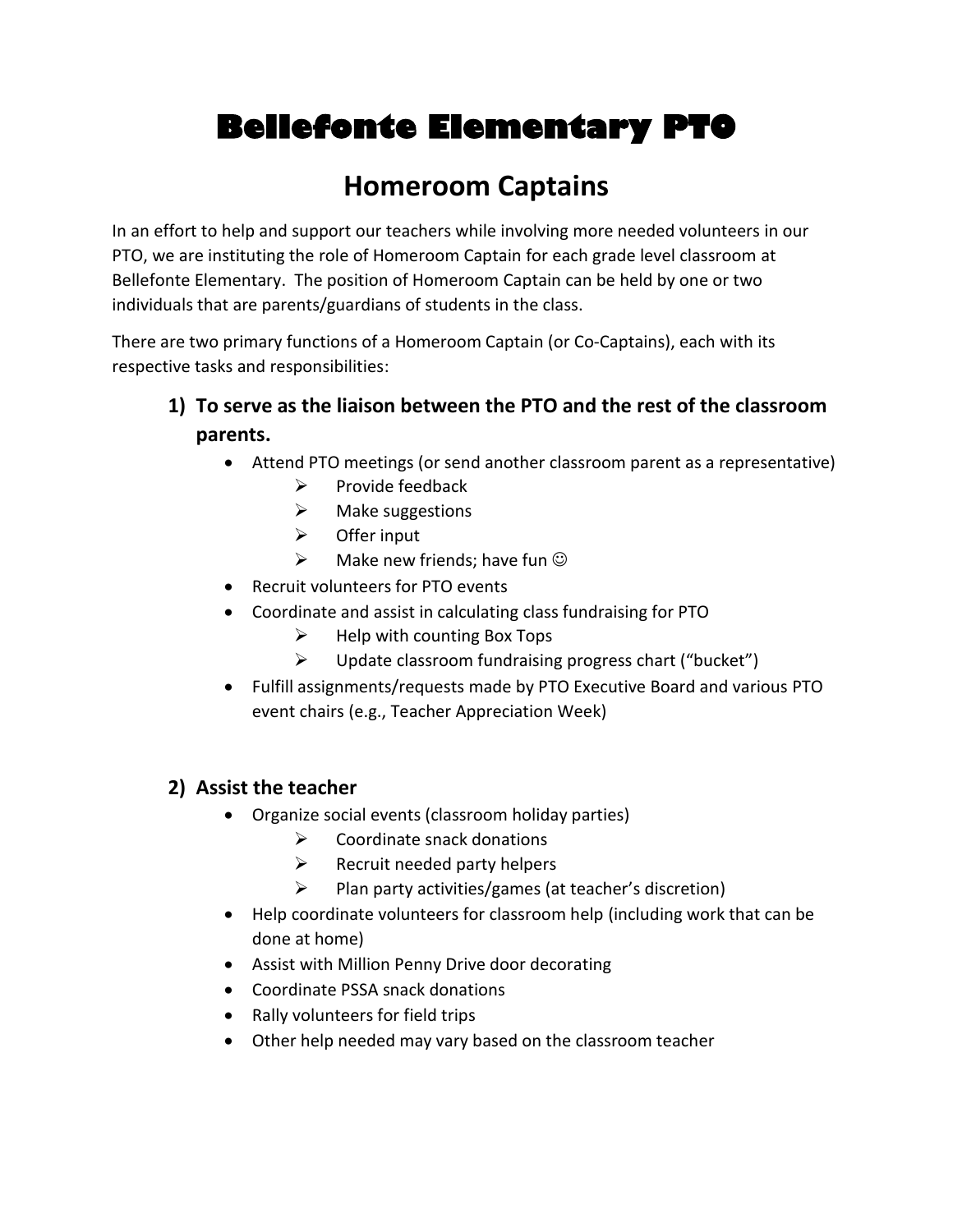## **How does it all work?**

### **Part 1**

The Homeroom Captains will be under the direction of the PTO Executive Board and will receive instruction, guidelines, support, and assistance in their role. As a PTO we thrive on volunteers who can help with the myriad of events, activities, projects, and services we carry out. We would like to see more parents accept the opportunity to help out in small but significant ways. We feel strongly that more parents will respond to our calls for help if asked in a more direct, personal manner (from a fellow classroom parent – i.e. the Homeroom Captain) rather than a blanket request made in the school-wide newsletter. If given the chance – a real chance – to help their child's class directly, most parents will accept the opportunity to help…and then feel the joy that comes from helping!

*Example 1*: As part of our Teacher Appreciation Week (TAW) festivities, the TAW cochairs have planned for a treat to be available in the staff room each morning. They contact the Homeroom Captains with the grade assignments: Monday: Muffins – Kindergarten; Tuesday: Fresh Fruit – First Grade; etc. The TAW chairs give specified amounts of each item needed from each class. The Homeroom Captains then contact the other classroom parents and try to coordinate the donations. Jessica is the HC for a kindergarten class, so she finds three parents in her child's class to donate a dozen muffins. Jessica reports back to the TAW chairs that the assignments have been made, she then reminds those who signed up about their commitment (a couple days prior), the muffins are made, some parents feel good about helping out, the teachers enjoy them and feel appreciated!

*Example 2*: The Winter Carnival is approaching and we need volunteers to work ½-hour shifts running the games. The chairs of the Winter Carnival contact the Homeroom Captains and ask them to recruit 1-2 volunteers from their class to help. Sally is the HC for her son's third grade class. She contacts some fellow parents in her son's class and recruits them to work a shift at the Winter Carnival. Each HC gets 1-2 volunteers for ½-hour shifts…so we have 25-40 (or so) volunteers working ½-hour shifts and being able to enjoy the other 1 ½ hours of the evening with their families.

### **Part 2:**

The Homeroom Captain(s) will work closely with the classroom teacher to meet the needs of the class. It will be up to each teacher as to how much he/she wants to utilize the Homeroom Captain(s). The position of Homeroom Captain is designed to lighten the load of the classroom teacher through communication with the other classroom parents and coordination of volunteers and donations.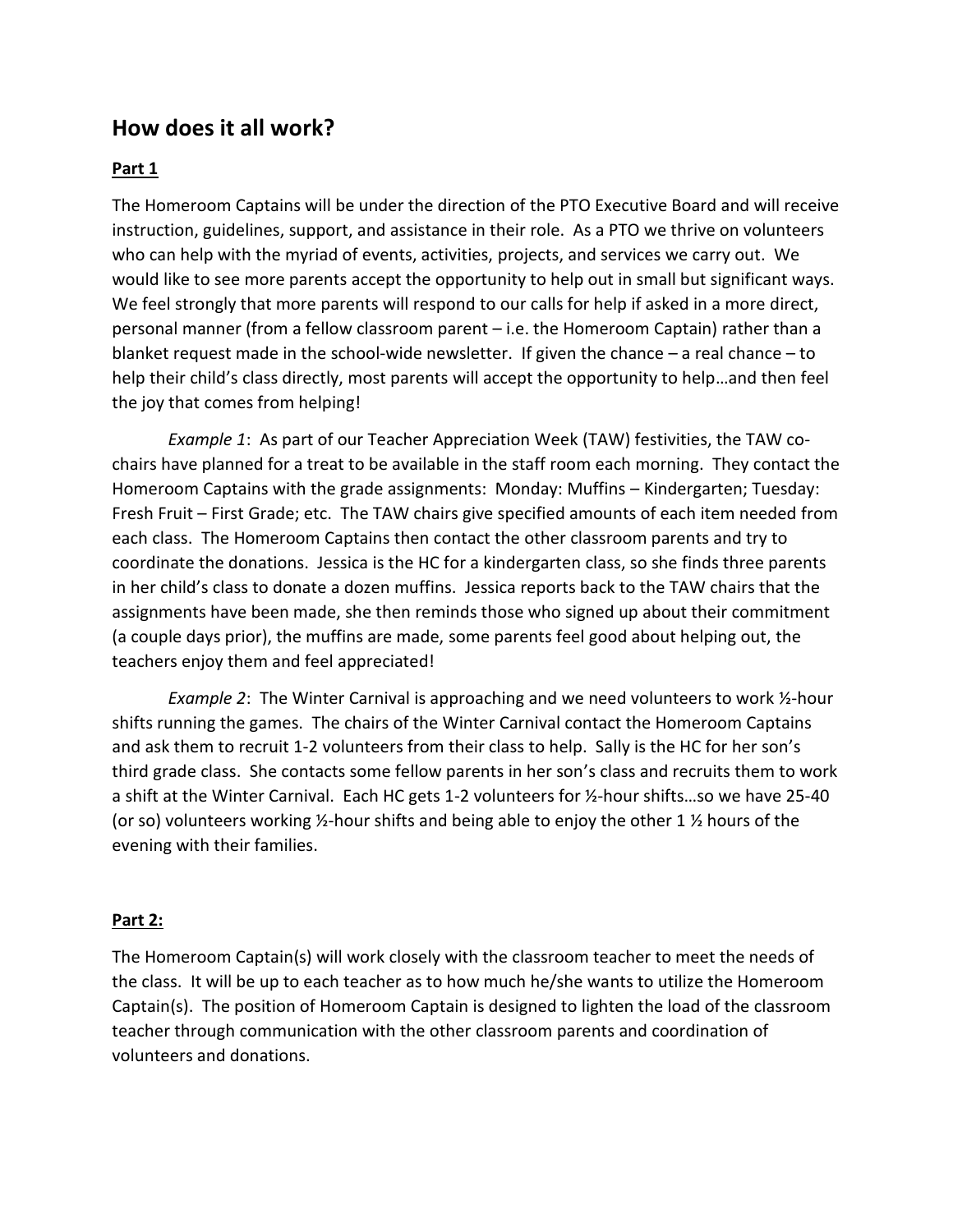*Example 1:* Mrs. Smith would like to make a cake with her class as part of a lesson about fractions and following step-by-step directions. Mrs. Smith contacts her Homeroom Captain (let's call her Patty) and gives her the list of needed ingredients for the cake recipe. Patty then sends an email to the other parents of Mrs. Smith's students and asks for volunteers to donate the specified needed ingredients. (Patty can also utilize the nifty tool of SignupGenius.com to help with this!) Donated ingredients are turned in on specified date, parents feel good about contributing in a small but important way, Mrs. Smith doesn't have to shop for ingredients or spend her own money on them, and the class enjoys a yummy treat while learning about fractions and following instructions!

*Example 2:* Mr. Brown has a bunch of pumpkins he needs cut out for his October bulletin board. He contacts his Homeroom Captain, Jane, and lets her know of his need for help. Jane has a list of parents who have indicated they'd be interested in helping with tasks like this (that they can do at home), so she contacts some of them to see who can help Mr. Brown. A dad named Bob says he'd be happy to do it while he watches TV in the evening. So, Jane lets Mr. Brown know that Bob will help, so Mr. Brown sends home the supplies (the pumpkins) and some instructions with Bob's daughter. Bob cuts out the pumpkins while watching his primetime TV and feels good about helping out with something for his daughter's class (especially since he can't go into the classroom to help because of his work schedule); he sends the pumpkins back to school with his daughter; Mr. Brown's October bulletin board looks fantastic!

*Example 3:* Miss Ward would like to have a Halloween party for her class. She and the Homeroom Captain (Joe) discuss the time and length of the party. Joe plans 1-2 simple but fun games or activities for the party. He then contacts the other classroom parents (via email, Signup Genius, or phone) to recruit two parents who can be there to help with the party AND to ask for *specific* donations for the party. He might ask for:

- 20 paper plates
- 20 napkins
- 20 juice boxes
- 2 sweet snacks
	- $\triangleright$  Pumpkin cookies (2 dozen)
	- $\triangleright$  Cupcakes (2 dozen)
- 1 salty snack (a bag of popcorn)
- 1 fruit (grapes, washed & cut in bunches)
- 1 veggie (bag of baby carrots)

Several parents sign up to donate items for the party; several kids are pretty excited about the fact that *they* are contributing something to the class Halloween party; two kids are pretty excited that their parents got to come and help out at their party; all kids have some organized Halloween fun; Miss Ward didn't have to spend valuable prep time worrying about the Halloween party; a reasonable amount of food from a "balanced" menu is offered to the students for their party; they eat and enjoy; an absurd amount of food is NOT thrown into the trash!